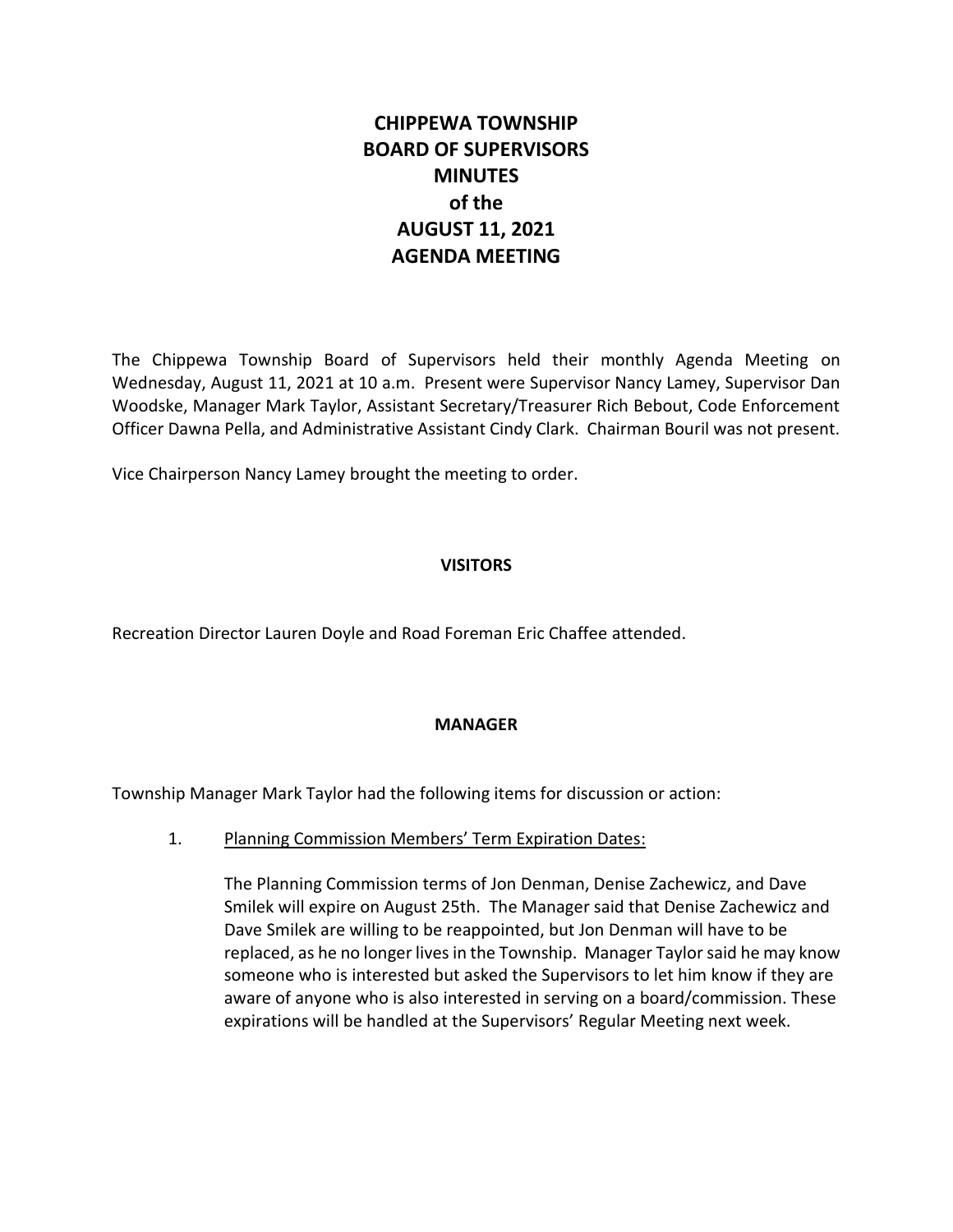#### 2. Lights at Wright Field:

Manager Taylor said that he and Lauren Doyle have met with Musco Lighting. The lights will be installed right after Labor Day and the installation will likely take about three days. The electrician is lined up to do the hook-up work.

#### 3. Balzer/Kauffman Subdivision:

Manager Taylor said that last night the Planning Commission recommended that the Balzer/Kauffman subdivision be approved. He explained the reason for this request and said this can be handled at next week's meeting.

#### 4. McCracken/Smiley Subdivision:

Manager Taylor explained the reason for this subdivision request. He said that the Planning Commission also recommended approving this request. The Supervisors can address this request next Wednesday evening at the Supervisors' Regular Meeting.

## 5. Lions Club Bench Grant/Donation:

Manager Taylor said that eight benches were delivered and will be placed in all three of the Township parks. He said that we appreciate the Lions Club for doing this. They received a grant for this. He invited the Supervisors to take a look at the new benches and said he will let them know when the photograph is taken.

## 6. Act 65 of 2021 – Amendment to the Sunshine Law:

Manager Taylor provided information on this Sunshine Law change to the Supervisors. He said this takes effect on August  $29<sup>th</sup>$ . We will post the agendas 24 hours before the meetings in the lobby and on the web site. It will affect the Planning Commission and the Recreation Board, also.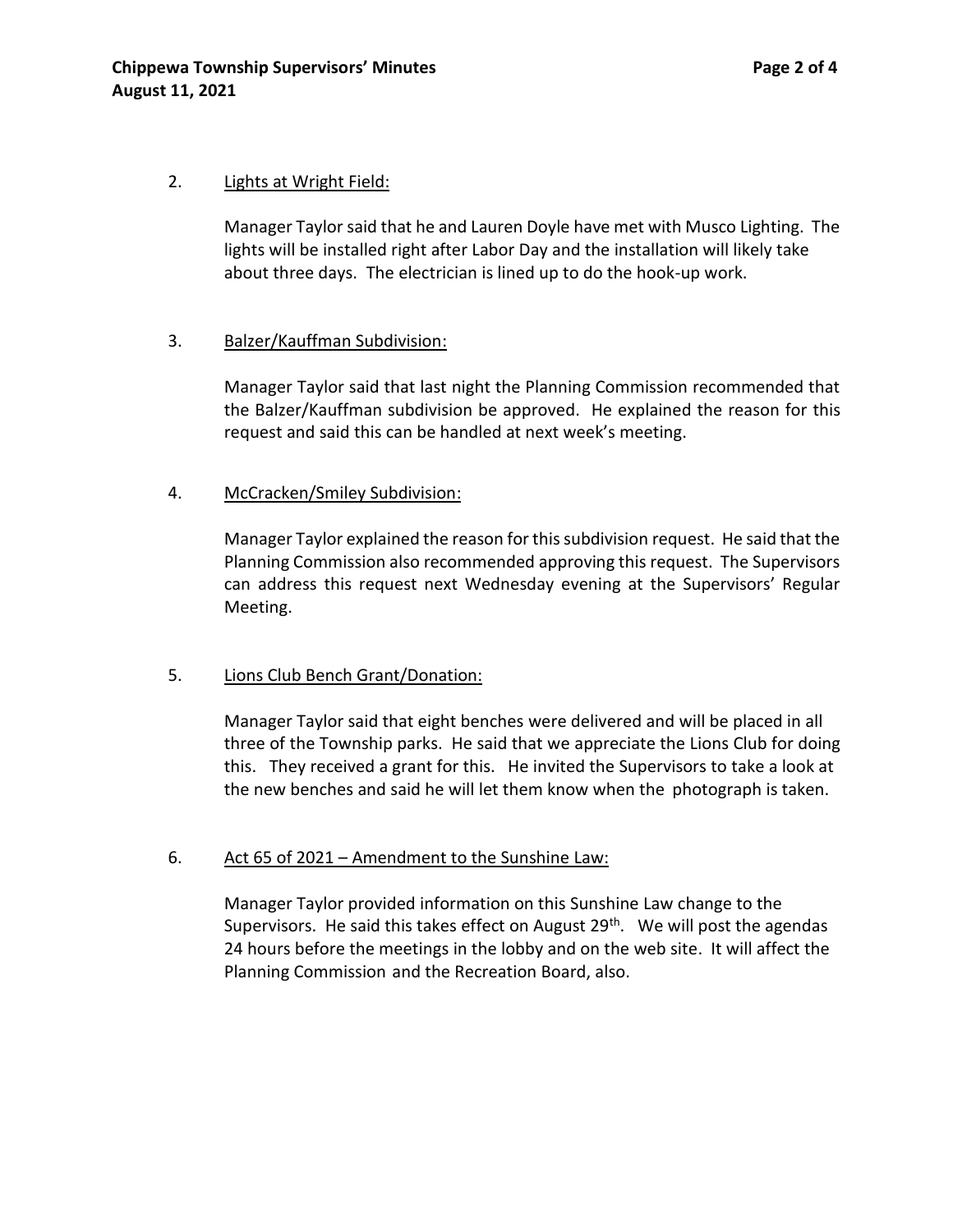#### 7. Ordinance #262 Addressing Street Openings (for September):

Advertising for this ordinance had to be done ten days prior to the August meeting and the Solicitor advised Mr. Taylor that the Times could not meet this requirement, so this ordinance will be addressed in September. Manager Taylor said this deals with road restoration and added that the Township will be able to better protect our assets after this is passed.

#### 8. Department Reports

A. Police:

Manager Taylor said that Chief Hermick is not at the meeting because he is at the school at a training session.

He said that the body cams arrived and are up and running. Training was held. He gave an explanation on how they work. He said the officers will also wear these when assisting other departments.

B. Street:

Road Foreman Erie Chaffee said that streets are being prepped and he read a list of those that will be done.

C. Recreation:

Recreation Director Lauren Doyle said that seven different organizations will be using the fields this fall. Knothole and yoga went well. She said that 49 spots were sold for the craft show at \$10 each. There will be a coffee and breakfast truck at the event. A Movie Under the Stars event will take place on September 4<sup>th</sup>.

D. Code Enforcement

Dawna Pella said that she is waiting to hear about an appeal from Solicitor Verlihay.